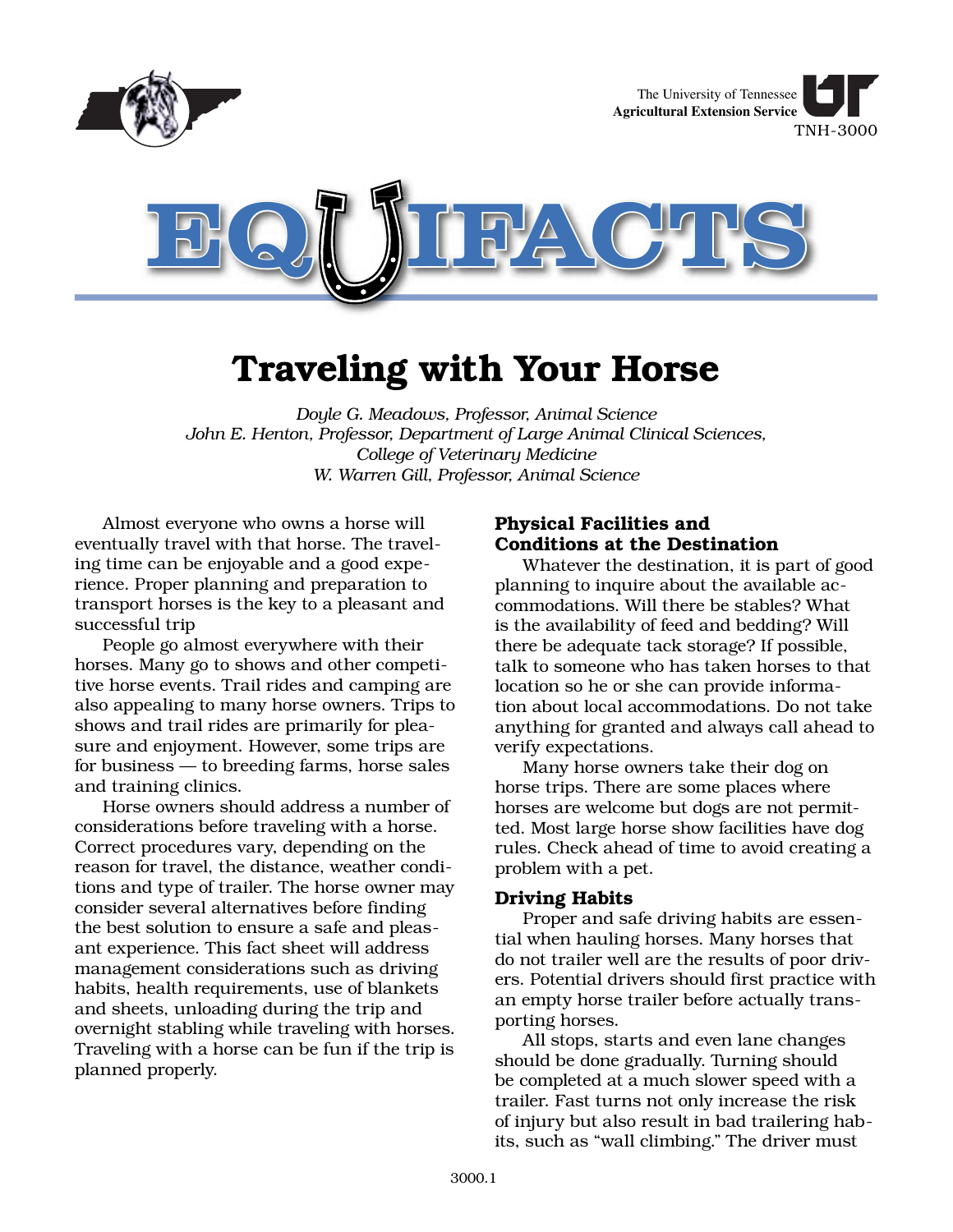practice defensive driving at all times. If the driver is not accomplished at backing a trailer, practice should be done with an empty trailer and no on-lookers.

# **Health Considerations**

Health considerations are a major concern for the traveling horse owner. It is extremely important that all vaccinations are up-todate. A typical vaccination program for horses that are shown or mixed with other horses during the year includes a vaccination for 1) Eastern and Western encephalomyelitis, 2) tetanus, 3) influenza, 4) rhinopneumonitis and 5) possibly Potomac Horse Fever, depending on your travel plans. The vaccinations should be done at least two weeks prior to travel. Rabies may be justified if trail riding in areas where there is an outbreak. Certain areas of the country may have particular problems that are regional in scope and might be of interest to those traveling to that location. Your veterinarian should be able to provide valuable information on the ideal vaccination program for a particular horse.

Medication for horses taking a trip is questionable unless the horse is being treated for a specific problem prior to the trip. Antibiotics are not necessary, and one shot would be worse than none at all. The use of tranquilizers often causes excitable horses to become more excitable and they may lose their balance. Tranquilizers will lower the blood pressure. Also, tranquilizers are not legal in many breed shows. Many veterinarians tube horses with one gallon of mineral oil to help keep horses on feed during a long trip and prevent colic. This practice will probably do no harm but has not been proven to be effective.

A first aid kit for the horse can be very important when traveling to an event. Although many things can be included in a first aid kit, some of the more essential ones are telfa-type non-stick bandage, sheets of cotton bandage, leg quilts and wraps, twitch, elastacon tape, eye stain and wash, elastic bandage, antiseptic soap, bandage scissors and a tube of phenylbutazone paste. These items provide the horse owner reasonable emergency care prior to arrival of the veterinarian. Remember, a good "snug" bandage is the best means to control bleeding.

If a long trip is required, a thorough physical exam by a veterinarian could be beneficial. Early diagnosis of teeth problems, lameness or perhaps an irregular heart beat can save time and money. Most of these conditions may be treated and corrected prior to the stress of a trip.

Certain health requirements must be met for both instate and out-of-state trips. State requirements for Coggins' tests (EIA) and health certificates vary from state to state. However, proof of negative Coggins' test and a current health certificate are mandatory for the traveler today. Check with your local veterinarian or state veterinarian's office for health requirement information pertaining to all states. Some facilities (fairgrounds, campgrounds), shows or events have health requirements that are beyond those required by state agencies. Always check with show or event management before taking the trip. Do not get stranded at a check point along a hot interstate highway for lack of health documentation.

# **Feeding and Watering**

Feeding the horse properly on the road is just as important as feeding at home. If possible, take enough feed and hay for the entire trip. Hay can be covered with plastic and hauled on top of trailers or in pickup beds. Take along feed buckets so the horse can eat and drink from familiar containers. This also reduces the risk of horses eating from contaminated containers previously used to feed sick horses.

If feed must be purchased on the road, advance preparation is necessary to keep the horse "on feed." One idea is to use only commonly available feeds in preparing rations. Keep it simple so rations can be easily duplicated. For example, grass hay, corn and oats are available almost everywhere. Using these as the primary feed ingredients will make a ration which is easily duplicated no matter where the horse owner may travel. Many horse owners prefer to use commercial feed mixtures. Those brands with a nationwide or regional distribution are generally uniform from location to location and may offer an advantage to the traveler.

Feeding free-choice hay to horses in transit can make trailering a better experience. If a hay net is used, make sure the net is tied high and tight enough to prevent feet or legs from getting caught in the webbing. A bran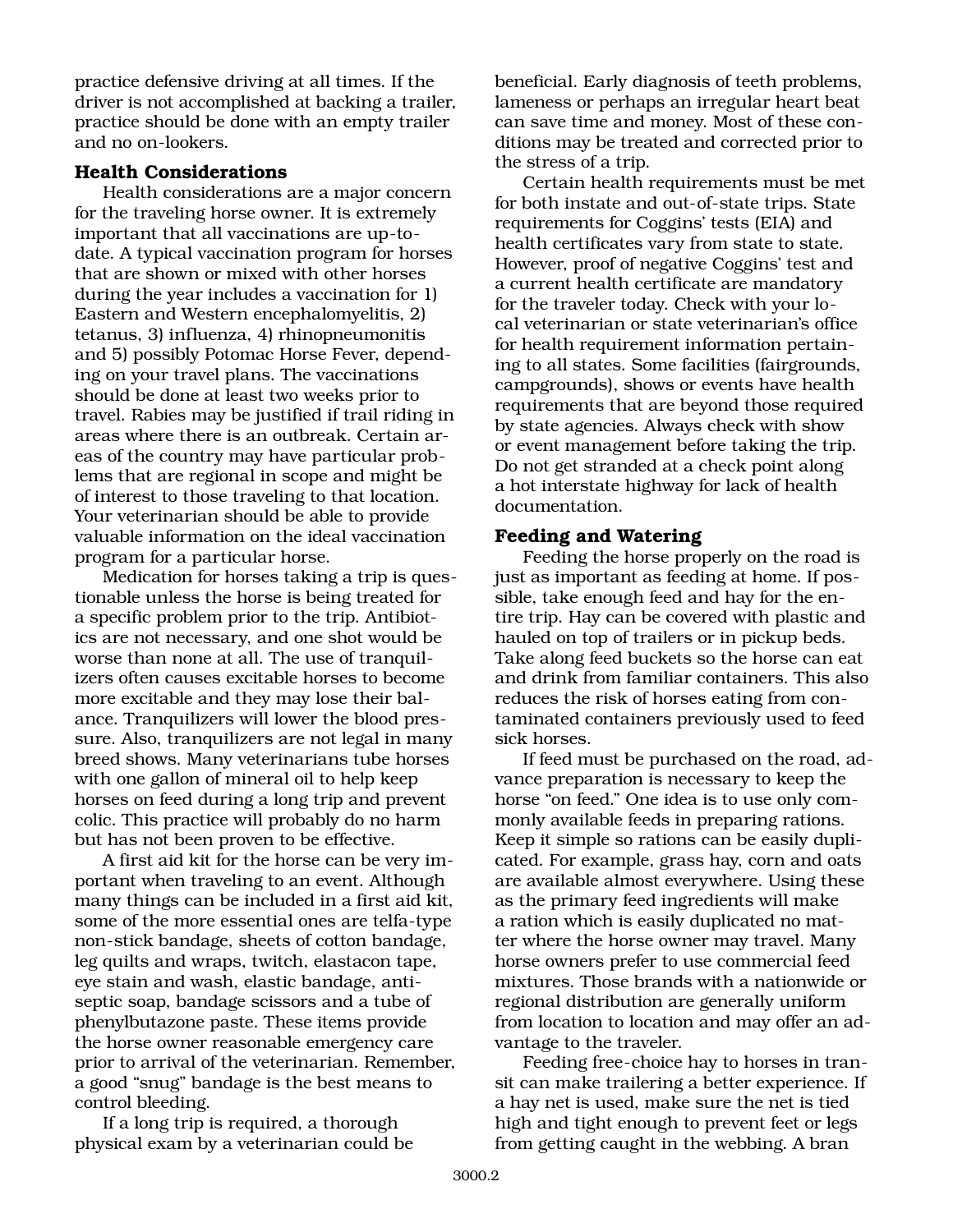mash prior to travel may be helpful to some horses that tend to have digestive disturbances while being hauled.

Water consumption on long trips should be an important consideration for horses. Water should be offered to horses every three to four hours during a long trip. Horses may or may not drink depending on need and weather conditions. Many horse owners put water additives in the horse's water before and during a trip to hide possible taste changes. Lemonade and sports drink powders, as well as soft drinks, are often used as additives. A few drinks along the road may prevent impaction and a colic situation.

# **Tying the Horse in the Trailer**

It is recommended that the horse be tied in the trailer. However, take care to tie the horse with the appropriate length of lead rope so it can adequately move its head and neck for balance. Horses that are tied too short will have restricted movement and balance. However, horses that are tied too long may continually try to turn around in the trailer, aggravate a horse riding next to them or get a leg tangled in the excess lead rope.

Horses should be tied with a quick release knot or fastened with easy release or "panic" snaps on permanently-fixed tie lines in trailers. The horse owner must be able to get the horse untied in an emergency situation. Use lead ropes that are large enough in diameter so the knot will not get too tight. Do not spend time trying to untie a horse in an emergency; carry a pocket knife to cut the lead rope or halter. Horses have choked to death wile owners were trying to untie a tight knot.

#### **Ventilation in the Trailer**

Providing proper ventilation for hoses being trailered can be a tricky business, depending on the season. Generally, all windows and side and overhead vents should be open when hauling horses in the summer. Also, the removal of the upper rear doors, if possible, provides additional ventilation. If conditions are extremely hot, traveling in the cooler times of the day or at night will help reduce travel-related stress. In addition, do not park in direct sunlight. Load the horses immediately prior to leaving.

A well-enclosed trailer makes hauling easy in the winter. However, horses still need some

ventilation and air movement. Avoid drafts on the horse caused by open windows or major air vents. Correct ventilation in the winter is just as important as adequate ventilation in the summer.

### **Blankets and Sheets**

The quantity of covering to be used would depend on factors such as time of year, weather conditions, type of trailer, number and size of trailer vents, sheet or heavy blanket, and even the outside color of the trailer. The use of winter blankets and sheets should be adjusted to the environmental conditions, amount of ventilation of the trailer and hair coat of the horse. A horse may need a heavy blanket on an early March morning in Tennessee but only a light sheet to return home in the afternoon. A horse with a heavy winter coat might be better off without a sheet or blanket, which might compromise the natural insulation of the hair coat.

Use common sense — do not use too much cover for the horses. Dark-colored trailers filled with horses wearing only a light sheet can cause profuse sweating of horses and even heat stroke in the summer. One of the major keys to comfortable trailering is air movement. Do not stop for a long lunch on a hot summer day. Keep the trailer on the road to help provide the much needed air movement.

# **Unloading During the Trip**

Unloading during a trip is a potential risk. Horse owners would need to weigh the importance of some exercise versus the potential for injury from unloading and loading at a strange location. Many horses that are normally easy loaders become excited and refuse to load near highways or roadside parks. However, if the trip lasts for more than 18 hours, the horse should be unloaded, exercised and allowed some time to eat and drink.

Although the trailer should be kept moving to provide air movement, many horses will not urinate or defecate in a moving trailer. Occasional stops are beneficial not only for the horse but for the horse owner as well.

# **Protecting the Horse in the Trailer**

Horses need to be protected from trailer injures. Leg wraps that extend from the knee or hock downward to include the coronary band should be used routinely. Horses that